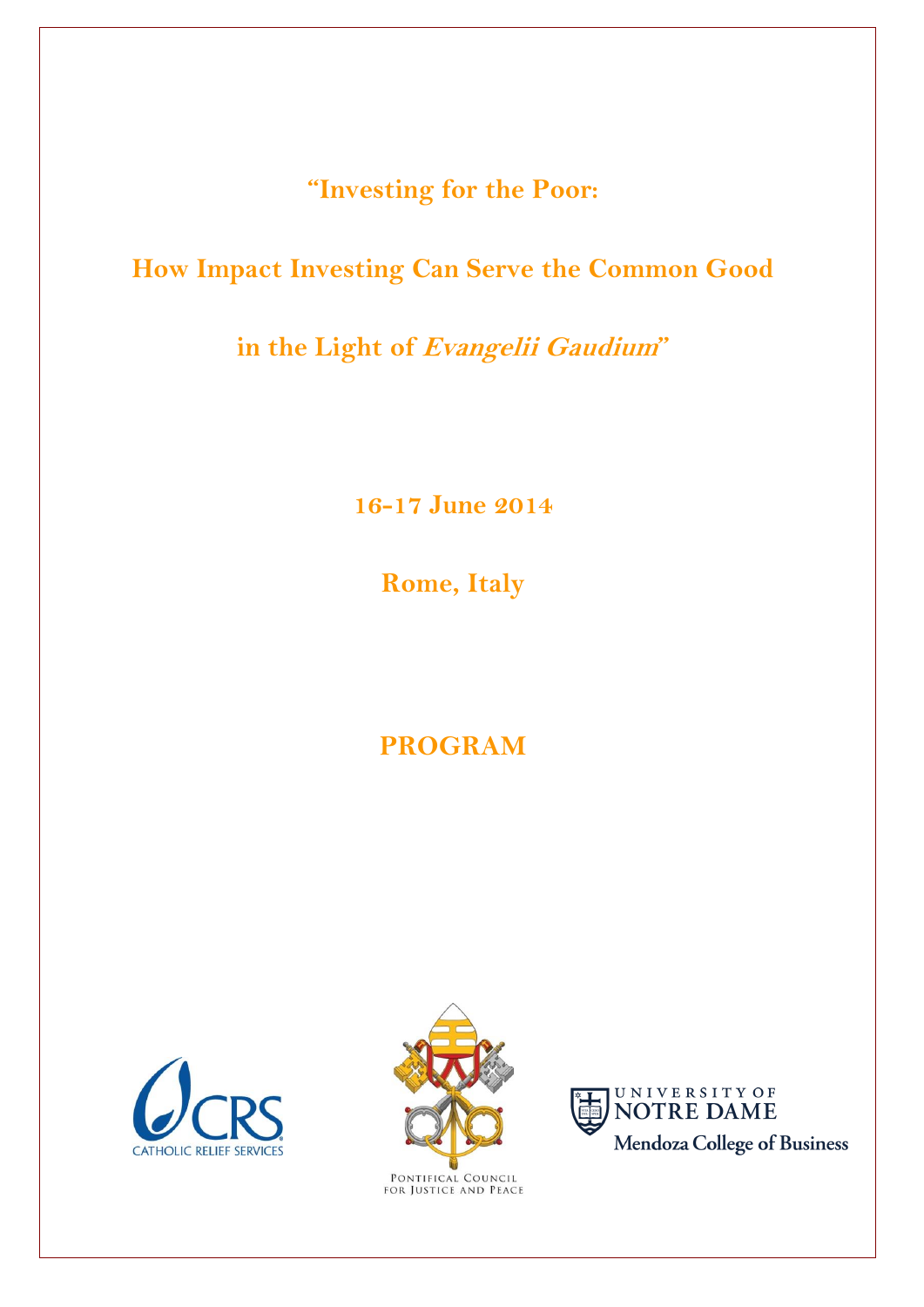## **Key Questions Motivating the Conference**

### **First Day: Focus on Education and Awareness**

- What is Impact Investing and what are core concepts for understanding this movement?
- What are some examples from emerging and developed markets that illustrate different approaches: e.g., debt structures, private equity, and new hybrid structures?
- How has investing for the common good evolved since the early 1980s and what are the future trends and potential?
- What basis and orientation does Catholic Social Teaching (incl. *Evangelii Gaudium<sup>1</sup>* ) provide for Impact Investing?
- How can investments contribute to Catholic-inspired or Catholic-sponsored Social Development?
- What are the international and social development needs and opportunities that Impact Investing could help address?

### **Second Day: Focus on How Impact Investing Works and Potential Next Steps**

- How have organizations implemented programs, why have they chosen certain approaches, and what lessons have they learned?
- What and who is required to build the Impact Investing ecosystem?
- Who are partners willing and able to align with and help implement the mission of the Church?
- What is a framework for evaluating and implementing the different Impact Investing options?
- How would conference attendees like to continue the conversation?
- What high-priority topics warrant further exploration?

 $\ddot{\phantom{a}}$ 

<sup>1</sup> *Evangelii Gaudium* (The Joy of the Gospel) is a 2013 apostolic exhortation by Pope Francis on the Church's primary mission of evangelization in the modern world. For the full text, please see:

[http://www.vatican.va/holy\\_father/francesco/apost\\_exhortations/documents/papa-francesco\\_esortazione](http://www.vatican.va/holy_father/francesco/apost_exhortations/documents/papa-francesco_esortazione-ap_20131124_evangelii-gaudium_en.html)[ap\\_20131124\\_evangelii-gaudium\\_en.html](http://www.vatican.va/holy_father/francesco/apost_exhortations/documents/papa-francesco_esortazione-ap_20131124_evangelii-gaudium_en.html)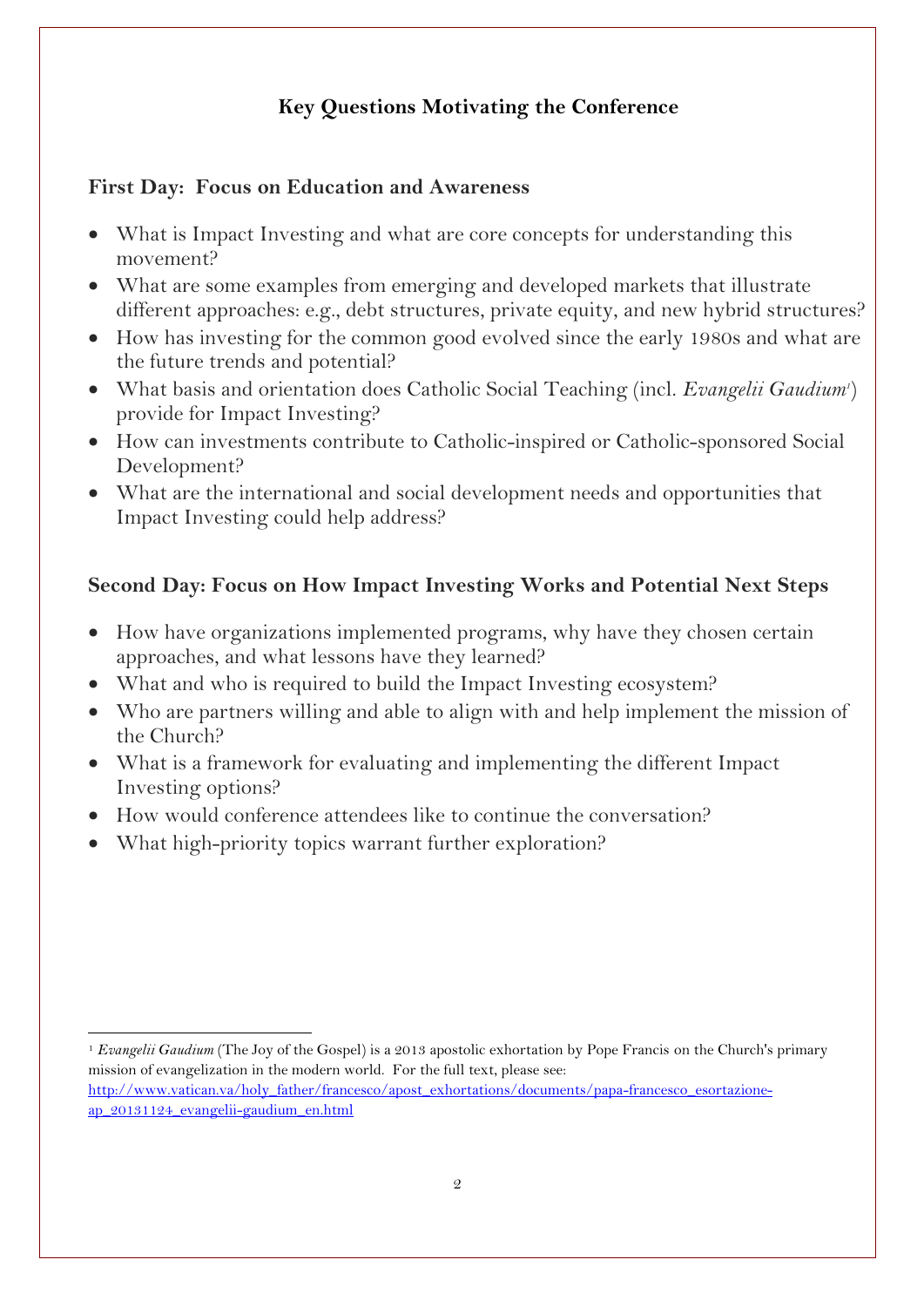#### **Sunday, 15 June 2014**

#### **Travel Day**

- 19.00 20.00 **Reception** Hotel il Cantico
- 20.00 21.30 **Dinner** Hotel il Cantico

#### **Monday, 16 June <sup>2014</sup>**

#### **First Day**

- 6.45 7.15 **Travel to Mass on foot** Please meet at the front entrance of Hotel il Cantico. The group will depart promptly at 6.45
- 7.15 7.45 **Mass St. Peter's Basilica** Celebrant: His Eminence, Peter K.A. Cardinal Turkson
- 7.45 8.15 **Return to Hotel il Cantico**
- 8.15 9.00 **Breakfast and Registration** Hotel il Cantico
- 9.00 9.05 **Morning Prayer His Eminence, Peter K. A. Cardinal Turkson** President of the Pontifical Council for Justice and Peace
- 9.05 9.20 **Welcome and Opening Remarks His Eminence, Peter K. A. Cardinal Turkson** President of the Pontifical Council for Justice and Peace
- 9.20 9.35 **Introduction Dr. Carolyn Woo** President and CEO, Catholic Relief Services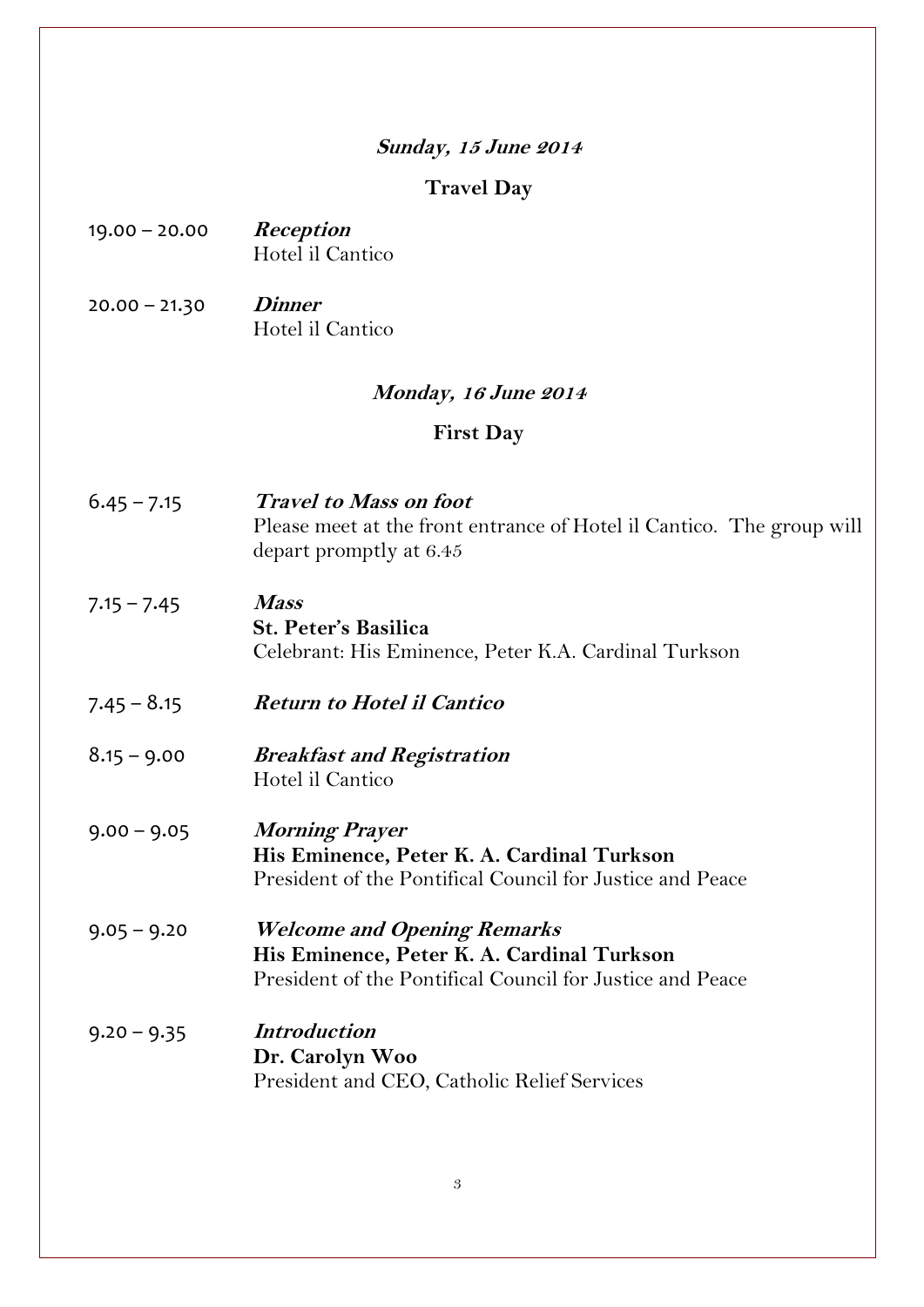|                 | <b>Dean Roger Huang</b><br>Martin J. Gillen Dean for the Mendoza College of Business at the<br>University of Notre Dame                                                                            |
|-----------------|----------------------------------------------------------------------------------------------------------------------------------------------------------------------------------------------------|
| $9.35 - 10.20$  | <b>Core Concepts and Framework for Analysis</b><br>Dr. Filipe Santos<br>Academic Director, INSEAD Social Entrepreneurship Initiative                                                               |
| $10.20 - 10.40$ | Nature Break and Bus Boarding for Transfer to St. Peter's Basilica<br>Please note there are no public washrooms immediately available<br>inside St. Peter's Basilica                               |
| $10.40 - 11.05$ | Transfer to St. Peter's Basilica<br>Busses will depart promptly at 10.40                                                                                                                           |
| $11.05 - 11.15$ | <b>Transition to Audience</b>                                                                                                                                                                      |
| $11.15 - 11.45$ | Audience Briefing                                                                                                                                                                                  |
| $11.45 - 12.15$ | <b>Audience with His Holiness Pope Francis</b>                                                                                                                                                     |
| $12.25 - 12.45$ | Return to Hotel il Cantico<br>Busses will depart promptly at 12.25                                                                                                                                 |
| 12.55           | Speaker Group Photograph<br>Hotel il Cantico                                                                                                                                                       |
| $13.00 - 14.00$ | Lunch                                                                                                                                                                                              |
| $14.00 - 15.00$ | Serving the Poor and Vulnerable – Investing in Action (Panel<br>Discussion)<br>Dr. Patricia Dinneen (Moderator)<br>Chair, Impact Investing Council, Emerging Markets Private Equity<br>Association |
|                 | <b>Healthcare and Education in Brazil</b><br><b>Marcus Regueira</b><br>Managing Director, FIR Capital                                                                                              |
|                 | <b>Smallholder Businesses in Nicaragua</b><br>John Kohler<br>Director, Impact Capital, Santa Clara University                                                                                      |
|                 | 4                                                                                                                                                                                                  |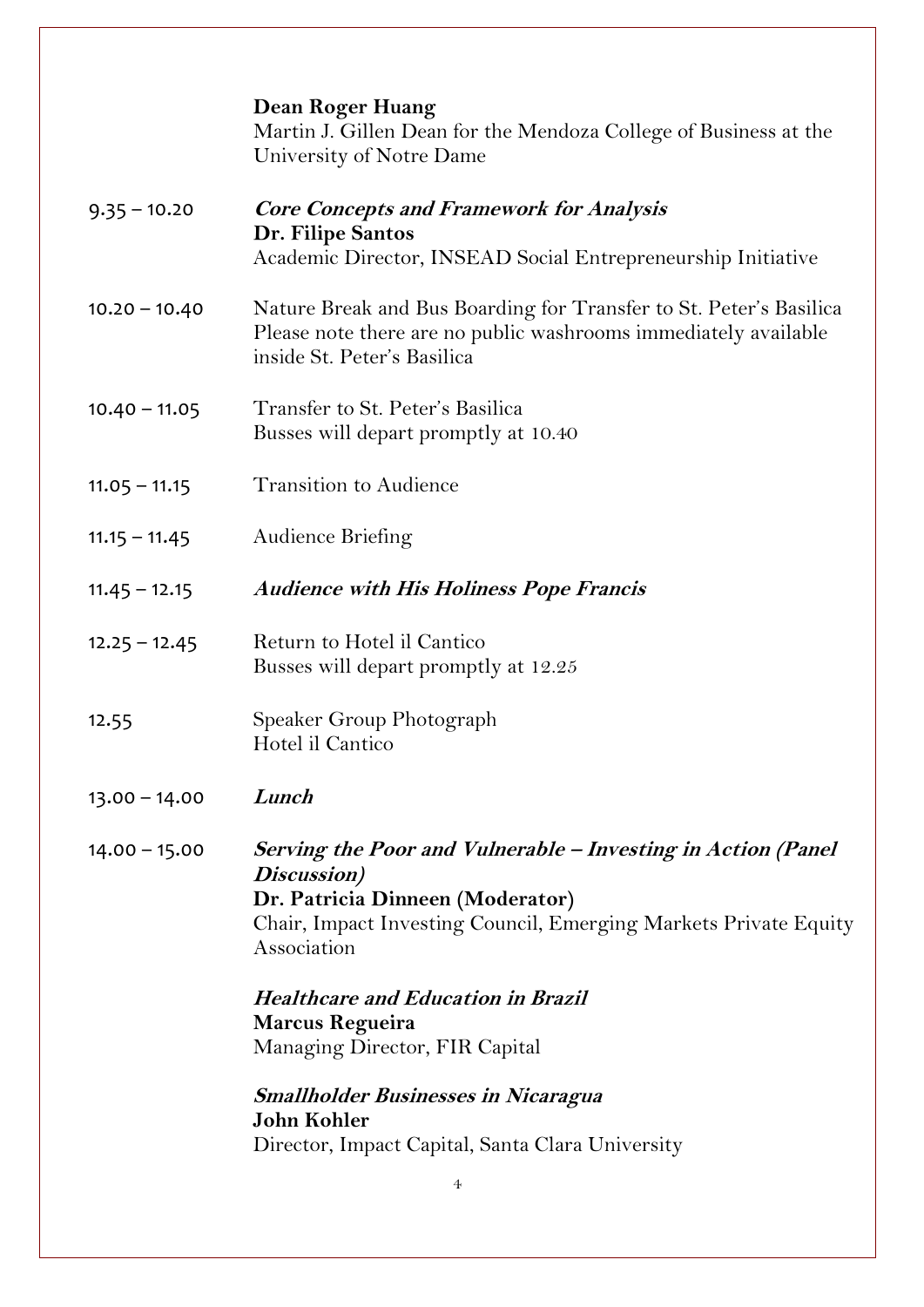|                 | Microinsurance in Southeast Asia                                                                         |
|-----------------|----------------------------------------------------------------------------------------------------------|
|                 | <b>Michael Fernandes</b>                                                                                 |
|                 | Partner, LeapFrog Investments                                                                            |
| $15.00 - 15.45$ | <b>Future Potential</b><br><b>Sir Ronald Cohen</b><br>Chair of the G8 Social Impact Investing Task Force |
| $15.45 - 16.05$ | Coffee Break                                                                                             |
| $16.05 - 16.45$ | <b>Impact Investing and Catholic Social Teaching</b><br>Fr. Seamus Finn, OMI                             |
|                 | Vice Chair of the Board, Interfaith Center on Corporate<br>Responsibility                                |
| $16.45 - 17.30$ | <b>Public and Private Partnerships: Building the Ecosystem (Panel)</b><br>Discussion)                    |
|                 | Margie Sullivan (Moderator)                                                                              |
|                 | Chief Operations Officer and Chief of Staff, U.S. Agency for<br><b>International Development</b>         |
|                 | Dr. Rajiv Shah<br>Administrator, U.S. Agency for International Development                               |
|                 | <b>John Rogers</b>                                                                                       |
|                 | Executive Vice President, Chief of Staff, and Secretary to the Board,<br>Goldman Sachs                   |
|                 | <b>Tom Steyer</b>                                                                                        |
|                 | Founder, NextGen Climate                                                                                 |
| $17.30 - 18.00$ | Plenary Discussion: Relevance, Challenges, and Open Questions                                            |
| $18.30 - 19.30$ | Reception<br>Hotel il Cantico                                                                            |
| $19.30 - 21.00$ | <b>Dinner</b><br>Hotel il Cantico                                                                        |
|                 |                                                                                                          |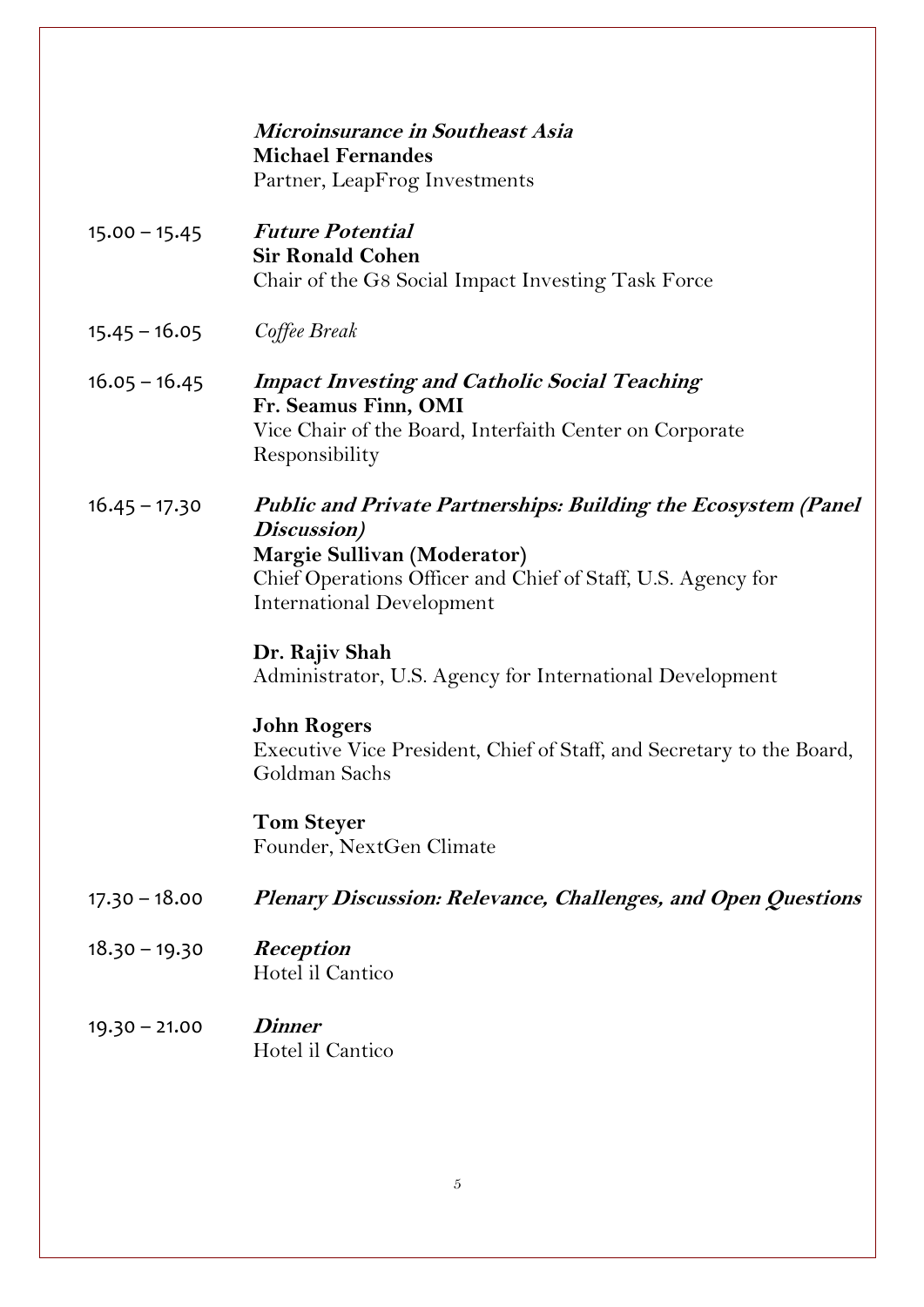## **Tuesday, 17 June 2014**

## **Second Day**

| 7.00 and 8.00   | <b>Mass</b><br>You are welcome to join the local community for regularly scheduled<br>worship services at the Parish of St. Gregory VII Pope Jasmine,<br>located approximately 100 meters from Hotel il Cantico |
|-----------------|-----------------------------------------------------------------------------------------------------------------------------------------------------------------------------------------------------------------|
| $7.30 - 8.45$   | <b>Breakfast</b><br>Hotel il Cantico                                                                                                                                                                            |
| $8.55 - 9.00$   | <b>Morning Prayer</b><br>Fr. Michael Czerny, S.J.<br>Pontifical Council for Justice and Peace                                                                                                                   |
| $9.00 - 9.20$   | <b>Reflections on First Day</b><br>Dr. Carolyn Woo<br>President and CEO, Catholic Relief Services                                                                                                               |
| $9.20 - 10.00$  | <b>Impact Investing in the Light of Evangelii Gaudium</b><br>Sr. Helen J. Alford, O.P.<br>Dean of the Faculty of Social Sciences at The Pontifical University of<br>Saint Thomas Aquinas (the Angelicum)        |
| $10.00 - 10.20$ | Coffee Break                                                                                                                                                                                                    |
| $10.20 - 11.20$ | <b>Sectoral Needs and Opportunities (Panel Discussion)</b><br>Sean Callahan (Moderator)<br>Chief Operating Officer, Catholic Relief Services                                                                    |
|                 | Agriculture Livelihoods in Latin America<br><b>Shaun Ferris</b><br>Director of Agriculture Programming, Catholic Relief Services                                                                                |
|                 | <b>Healthcare in Africa</b><br><b>Tom McPartland</b><br>CEO, ELMA Philanthropies Services<br>Water in India<br><b>Paul Polak</b><br>Founder and CEO of Windhorse International                                  |
|                 |                                                                                                                                                                                                                 |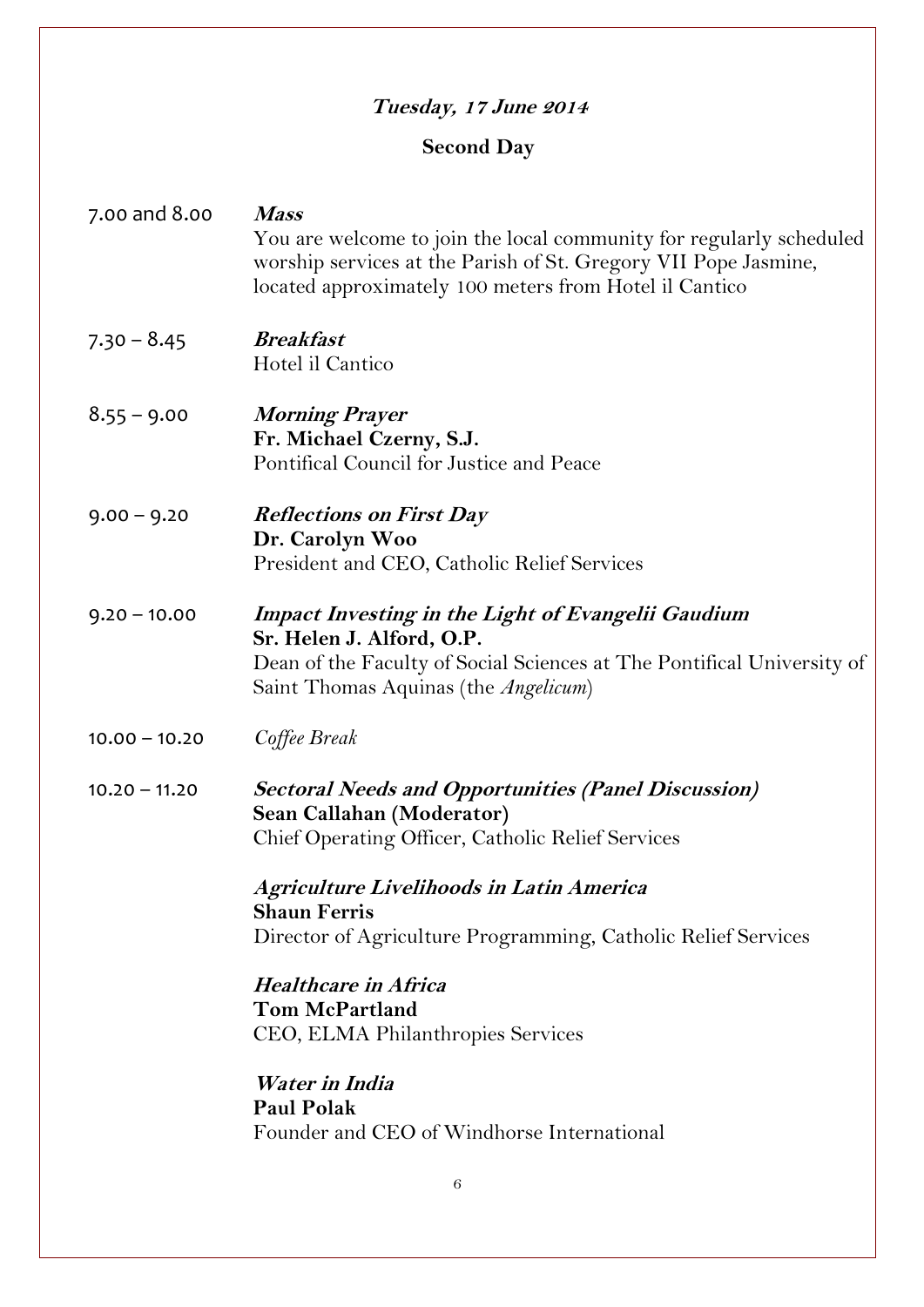| $11.20 - 12.00$ | <b>Blending Philanthropy and Impact Investments in a Faith-</b><br><b>Inspired Model</b><br>Dr. Mirza Jahani<br>CEO, Aga Khan Foundation U.S.A.                                              |
|-----------------|----------------------------------------------------------------------------------------------------------------------------------------------------------------------------------------------|
| $12.00 - 12.30$ | <b>For-Profit and Non-Profit Collaboration</b><br>Sal Giambanco<br>Partner, Omidyar Network                                                                                                  |
|                 | <b>Matt Bannick</b><br>Managing Partner, Omidyar Network                                                                                                                                     |
| $12.30 - 13.30$ | Lunch                                                                                                                                                                                        |
| $13.35 - 14.00$ | <b>Emergence of Investing for Good</b><br><b>Terry Mollner</b><br>Board Member, Calvert Family of Socially Responsible Investment<br>Funds                                                   |
| $14.00 - 14.30$ | <b>Vatican Bank Perspectives</b><br><b>Ernest von Freyberg</b><br>President, Institute for Works of Religion, The Holy See                                                                   |
| $14.30 - 15.10$ | <b>Outlook of Catholic Institutional Investors (Panel Discussion)</b><br><b>Mark Palmer (Moderator)</b><br>Chief Financial Officer, Catholic Relief Services                                 |
|                 | <b>Steve Schott</b><br>CapTrust Advisors                                                                                                                                                     |
|                 | <b>Jimmy Ryan</b><br>Bank of America Merrill Lynch                                                                                                                                           |
| $15.10 - 15.30$ | Coffee Break                                                                                                                                                                                 |
| $15.30 - 16.00$ | <b>Outlook of Catholic Investment Funds</b><br><b>Andreas Widmer</b><br>Director of Entrepreneurship Programs at The Catholic University<br>of America and President of The Carpenter's Fund |
| $16.00 - 17.10$ | <b>Small Group Discussions: Models and Partners for Future</b><br><b>Action</b>                                                                                                              |